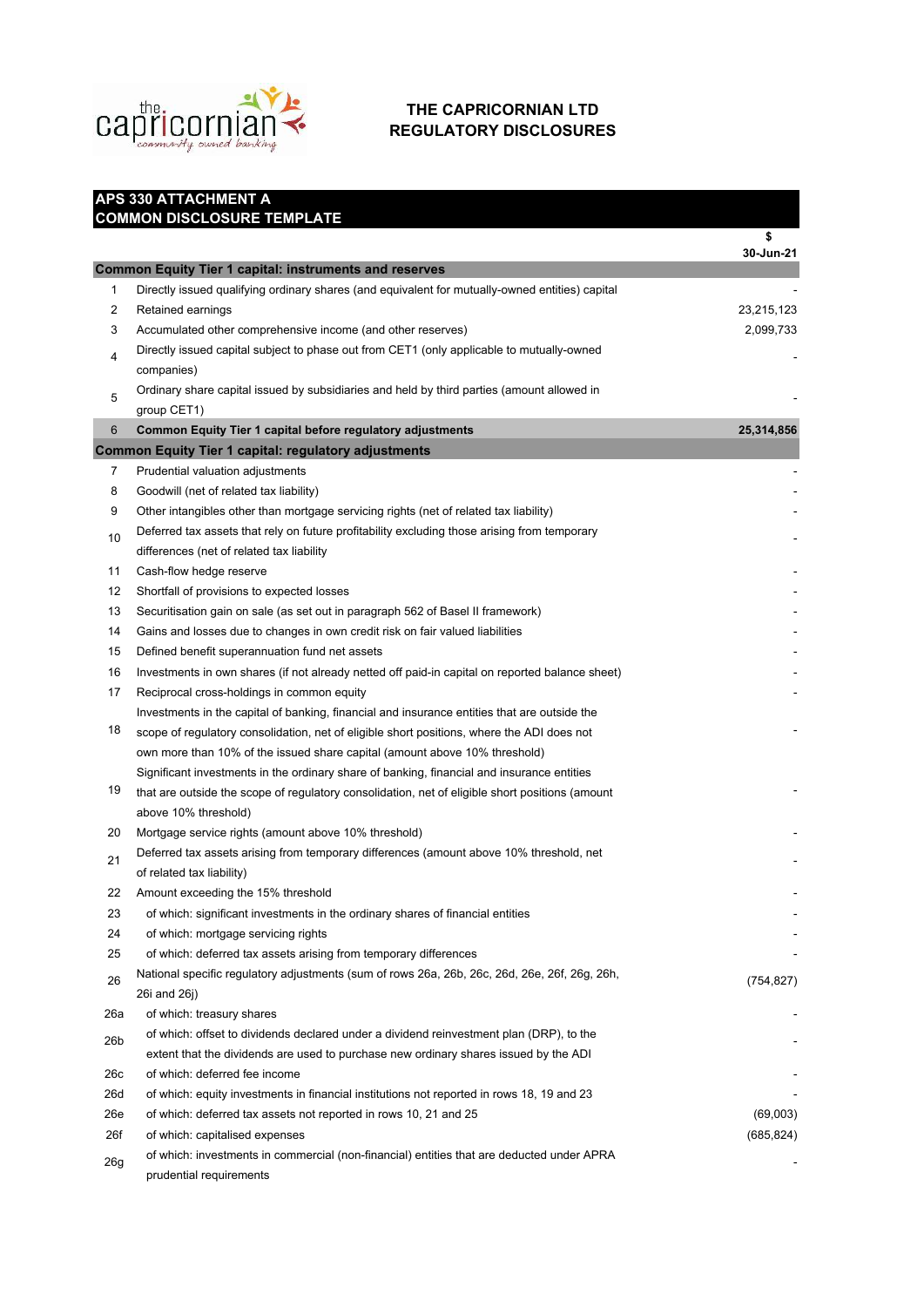| 26h | of which: covered bonds in excess of asset cover in pools                                                       |            |
|-----|-----------------------------------------------------------------------------------------------------------------|------------|
| 26i | of which: undercapitalisation of a non-consolidated subsidiary                                                  |            |
| 26j | of which: other national specific regulatory adjustments not reported in rows 26a to 26i                        |            |
| 27  | Regulatory adjustments applied to Common Equity Tier 1 due to insufficient Additional Tier                      |            |
|     | 1 and Tier 2 to cover deductions                                                                                |            |
| 28  | Total regulatory adjustments to Common Equity Tier 1                                                            | (754, 827) |
| 29  | <b>Common Equity Tier 1 Capital (CET1)</b>                                                                      | 24,560,029 |
|     | <b>Additional Tier 1 Capital: instruments</b>                                                                   |            |
| 30  | Directly issued qualifying Additional Tier 1 instruments                                                        |            |
| 31  | of which: classified as equity under applicable accounting standards                                            |            |
| 32  | of which: classified as liabilities under applicable accounting standards                                       |            |
| 33  | Directly issued capital instruments subject to phase out from Additional Tier 1                                 | 261,300    |
| 34  | Additional Tier 1 instruments (and CET1 instruments not included in row 5) issued by                            |            |
|     | subsidiaries and held by third parties (amount allowed in group AT1)                                            |            |
| 35  | of which: instruments issued by subsidiaries subject to phase out                                               |            |
| 36  | Additional Tier 1 Capital before regulatory adjustments                                                         | 261,300    |
|     | <b>Additional Tier 1 Capital: regulatory adjustments</b>                                                        |            |
| 37  | Investments in own Additional Tier 1 instruments                                                                |            |
| 38  | Reciprocal cross-holdings in Additional Tier 1 instruments                                                      |            |
|     | Investments in the capital of banking, financial and insurance entities that are outside the                    |            |
| 39  | scope of regulatory consolidation, net of eligible short positions, where the ADI does not                      |            |
|     | own more than 10% of the issued share capital (amount above 10% threshold)                                      |            |
| 40  | Significant investments in the capital of banking, financial and insurance entities that are                    |            |
|     | outside the scope of regulatory consolidation (net of eligible short positions)                                 |            |
| 41  | National specific regulatory adjustments (sum of rows 41a, 41b and 41c)                                         |            |
| 41a | of which: holdings of capital instruments in group members by other group members on<br>behalf of third parties |            |
| 41b | of which: investments in the capital of financial institutions that are outside the scope of                    |            |
|     | regulatory consolidations not reported in rows 39 and 40                                                        |            |
| 41c | of which: other national specific regulatory adjustments not reported in rows 41a and 41b                       |            |
| 42  | Regulatory adjustments applied to Additional Tier 1 due to insufficient Tier 2 to cover<br>deductions           |            |
| 43  | Total regulatory adjustments to Additional Tier 1 capital                                                       |            |
| 44  | Additional Tier 1 capital (AT1)                                                                                 | 261,300    |
| 45  | Tier 1 Capital (T1 = CET1 + AT1)                                                                                | 24,821,329 |
|     | Tier 2 Capital: instruments and provisions                                                                      |            |
| 46  | Directly issued qualifying Tier 2 instruments                                                                   |            |
| 47  | Directly issued capital instruments subject to phase out from Tier 2                                            |            |
| 48  | Tier 2 instruments (and CET1 and AT1 instruments not included in rows 5 or 34) issued by                        |            |
|     | subsidiaries and held by third parties (amount allowed in group T2)                                             |            |
| 49  | of which: instruments issued by subsidiaries subject to phase out                                               |            |
| 50  | Provisions                                                                                                      | 579,309    |
| 51  | Tier 2 Capital before regulatory adjustments                                                                    | 579,309    |
|     | Tier 2 Capital: regulatory adjustments                                                                          |            |
| 52  | Investments in own Tier 2 instruments                                                                           |            |
| 53  | Reciprocal cross-holdings in Tier 2 instruments                                                                 |            |
|     | Investments in the Tier 2 capital of banking, financial and insurance entities that are outside                 |            |
| 54  | the scope of regulatory consolidation, net of eligible short positions, where the ADI does not                  |            |
|     | own more than 10% of the issued share capital (amount above 10% threshold)                                      |            |